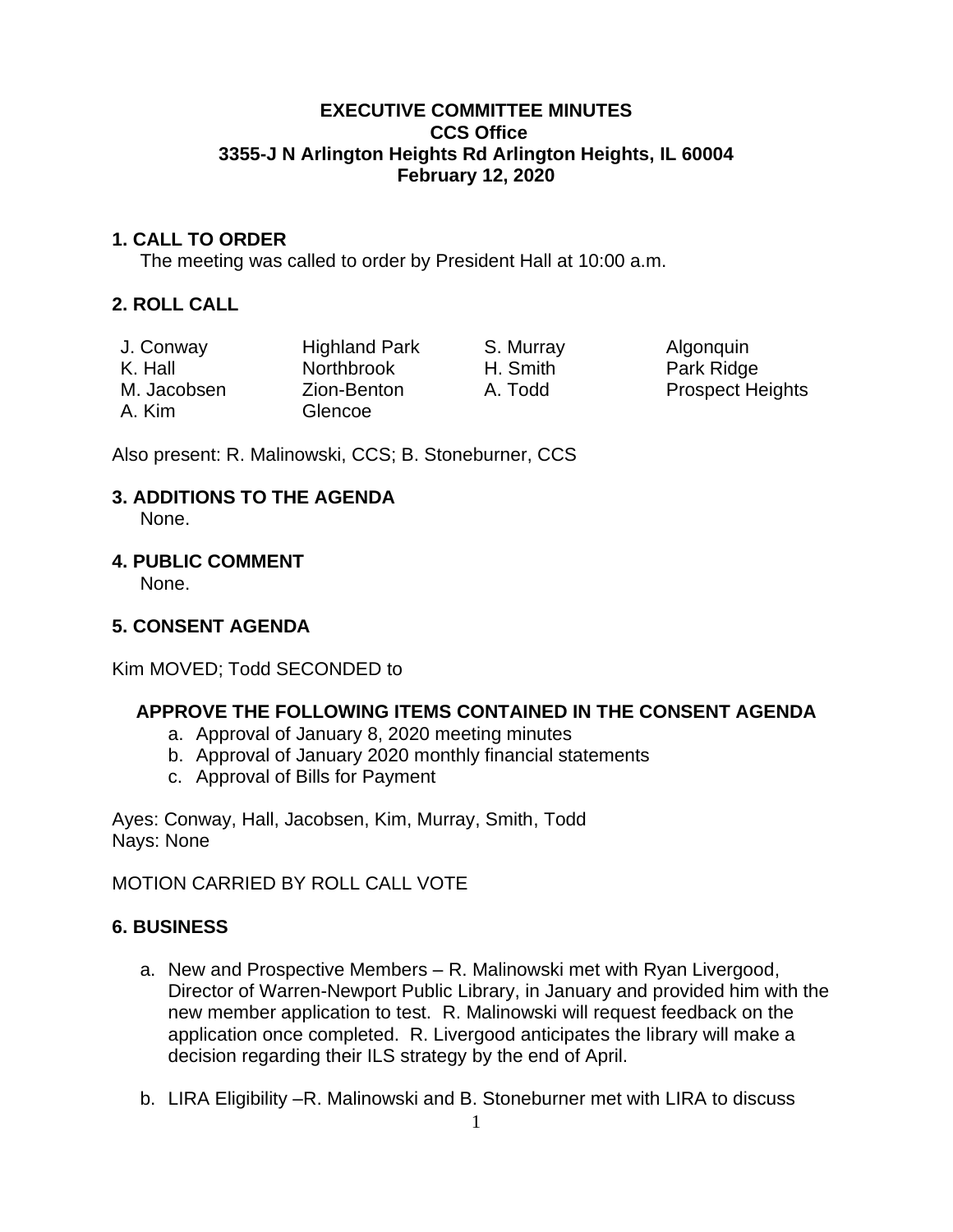eligibility and conducted a policy review with Heil & Heil. Included in the packet is a coverage and cost comparison between LIRA and Heil & Heil. There was a discussion about the concern that LIRA includes coverage that CCS does not need, due to renting not leasing office space, but that overall there is stronger coverage and better customer service with LIRA at a comparable cost. R. Malinowski recommended removing the Technology errors and omissions policy regardless of the decision.

Todd MOVED; Smith SECONDED to

# **APPROVE CCS SWITCH TO LIRA FOR INSURANCE.**

Ayes: Conway, Hall, Jacobsen, Kim, Murray, Smith, Todd Nays: None

MOTION CARRIED BY ROLL CALL VOTE

- c. Auditor Search CCS issued an audit services RFP in January and received responses from Eder, Casella, & Co., McClure Inserra (incumbent) and Selden Fox. R. Malinowski asked the Executive Committee if they felt there was a need to make a change at this time, or perhaps wait for the next review. After a discussion there was agreement CCS did due diligence with the RFP and is currently receiving good service with McClure Inserra. In addition, as CCS has been through recent changes, including a change in payroll vendor, the committee agreed it would make sense to remain with McClure Inserra at this time. The Budget and Finance Committee has received the proposals and will discuss at the February 14 committee meeting.
- d. Board Assessment R. Malinowski included a link in the packet to the drafted board assessment for the Executive Committee to review and provide feedback. The Executive Committee provided the following feedback:
	- Add an opt out option
	- **■** Include an introduction to the assessment explaining the purpose.
	- Split up the sections onto different pages
	- Add an estimated amount of time to complete the assessment
	- Include a question asking how board members get their information related to CCS.

The Executive Committee will continue to review and email any additional feedback to R. Malinowski by the end of the week, then she will send the drafted assessment to the Long Range Planning Committee.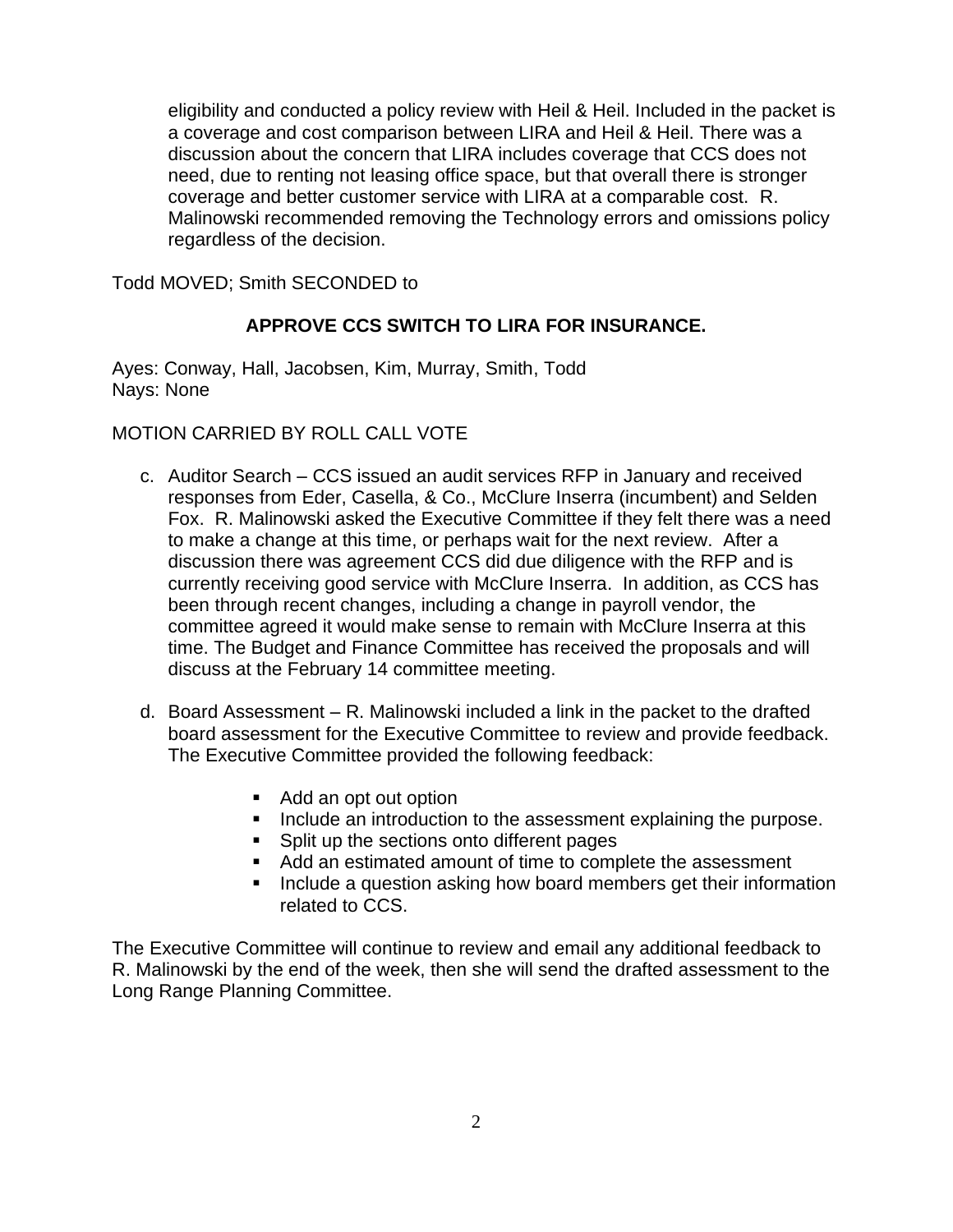Polaris News – At the January Governing Board meeting there was a discussion about fine free and the ability for Innovative to waive fines for those libraries who are going fine free. R. Malinowski received a proposal from Innovative with options to waive fines for libraries. The Executive Committee recommended this proposal be included on the agenda for the March Governing Board meeting. R. Malinowski will draft a write up for Governing Board and will work with Innovative pending Governing Board approval.

# **7. COMMITTEES AND GROUPS**

a. Advisory and Technical Groups – Meeting summaries were included in the packet. R. Malinowski commented that at the January meeting SCRAP discussed the illegal aliens subject heading. CCS has been discussing with members of PAS, UX and catalogers about whether to institute a local practice to be more welcoming and to encourage discoverability. ALA will be issuing a recommendation at the Midwinter conference and CCS will review and discuss those recommendations once they are available.

S. Murray noted that the February 18 meeting of the Long Range Planning Committee was omitted from the list of upcoming meetings on page 15 of the packet.

R. Malinowski reported that the Database Management Committee will be surveying members on how libraries handle new materials. The survey will be included in an upcoming CCS newsletter. President Hall encouraged the Executive Committee to complete the survey.

- b. RAILS News and Groups the RAILS Consortia Committee met on January 13. There were no additional questions from the Executive Committee.
- c. Governance Committees
	- i. Nominating Committee A. Todd reported that the Nominating Committee will begin recruiting for the upcoming open positions on Executive Committee:
		- President-Elect
		- Treasurer
		- Member at Large

A. Todd requested the Executive Committee contact him with any potential members for these open positions. The Nominating Committee for this fiscal year consists of A. Todd, A. Kim and M. Jacobsen.

B. Stoneburner will send an updated list of those who have served on Executive Committee for the past seven years to A. Todd.